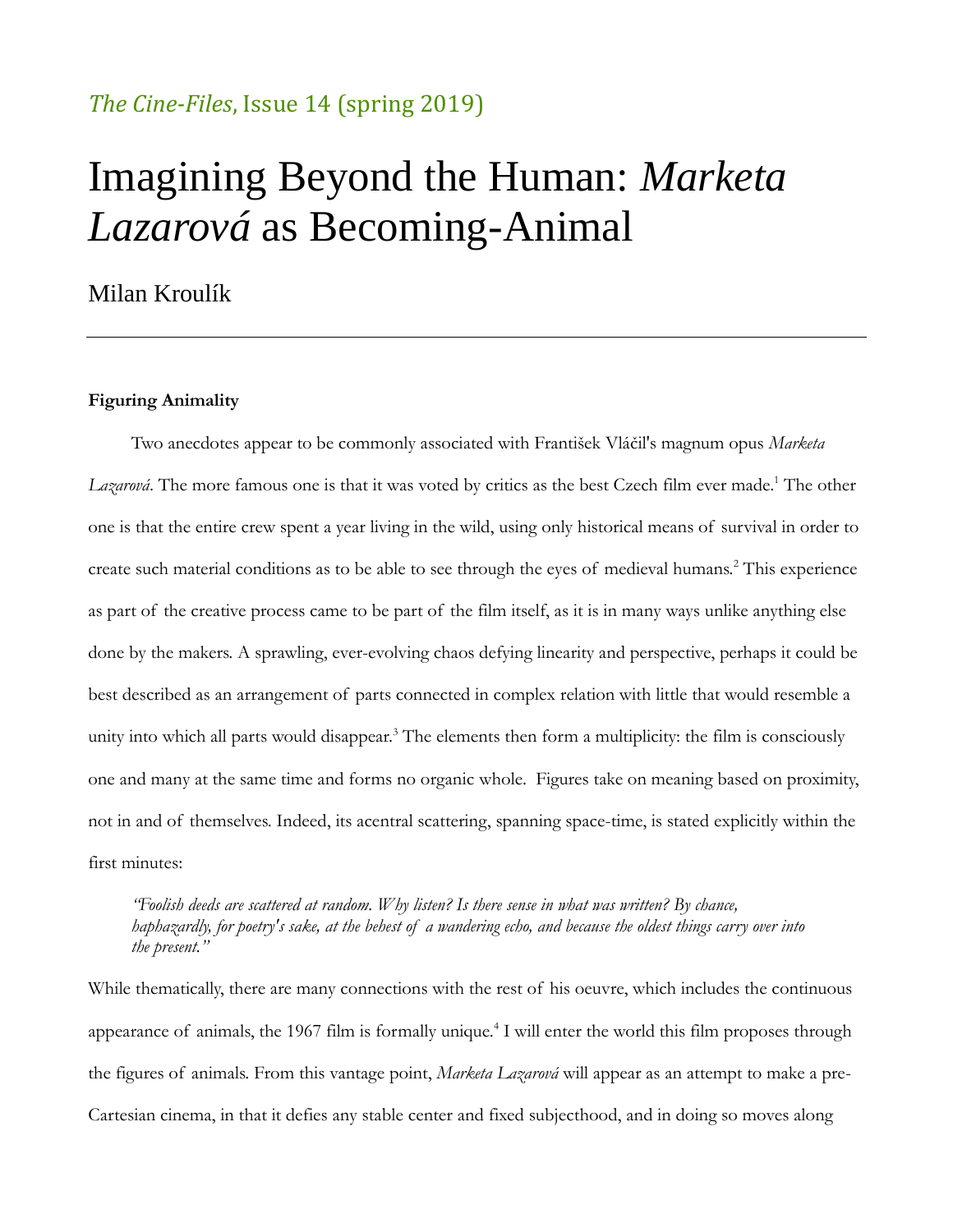lines of becoming within which animals figure prominently.<sup>5</sup> Research has shown that the camera is the product of industrial rationality and a certain type of stabilized ocularcentrism,<sup>6</sup> but editing can take cinema closer to animism. The ceaseless partaking of differing perspectives performs a world where everything enters into the uncertain realm between subject and object, animate and inanimate.<sup>7</sup> Vláčil and his collaborators work with this tension in *Marketa Lazarová* by taking it decidedly toward an erasure of any established subject-position: almost every frame is decentered, sounds and sights don't add up, the montage seems accidental with little stability to hold on to, timelines are jumbled wantonly.<sup>8</sup> It is a vision of life before rationalization, before the stabilization of a privileged subject-position, and before the institutionalization of a modern Judeo-Christian human-animal division—a place where the self, much like in some more recent works of art, is conceived "as porous with respect to a multiplicity of life forms."<sup>9</sup> In the Middle Ages when humans and animals lived next to each other, becoming-animal was always both a threat and a possibility.<sup>10</sup> It is one of the reasons that stories of beastly transformation proliferated. *Marketa Lazarová* performs a mytho-history of becoming-animal that challenges the division between humans and animals that is largely taken for granted today. By the film's end, unruly forces have been eliminated, a hierarchical order has become dominant, and Marketa, the pregnant survivor, is made to walk the earth alone. The typical Vláčilian outcast here for once takes on a female form that carries with herself the hope for a different future. The movie, in its boundlessly energetic chaos, is that which precedes these moments of respite, where the editing slows down and Marketa walks calmly into the future. It proposes a life as human-animal hybrid, as continuous movement of ever-changing perspectives.

The film's unusual form results in a bewildering plot, as basic as it is. Two sons of the Kozlík clan rob a caravan and take the young son of the Bishop of Hennau hostage. The Bishop, an ally of the king, escapes and manages to come back for this son with an army under the leadership of Pivo, who used to be a brewer. Meanwhile, Lazar, the leader of a weaker, neighboring clan and father of the titular hero, aims to ally himself with the invading army and gain from this alliance. The Lazar clan will finally be devastated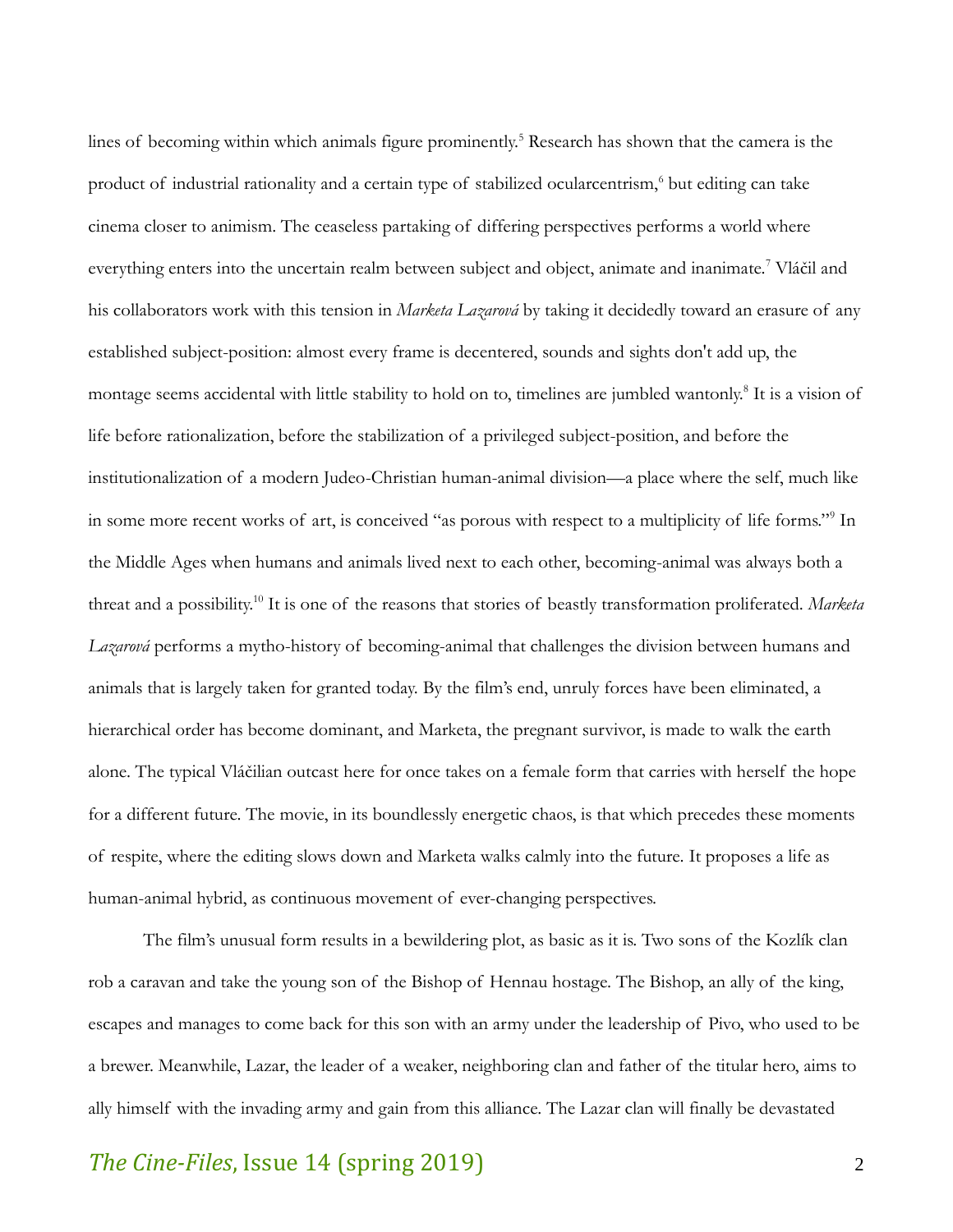through vengeful raids by their neighbors. The relationships between the many appearing characters dart off into multiple directions and variations. And, after an eventually successful attack by the king's army, the Kozlík clan is defeated and the leader imprisoned. In a desperate attempt to free the head of the clan, the few surviving Kozlík warriors are defeated by captain Pivo. Before being executed, the most prominent son of Kozlík, Mikoláš, is married to Marketa, and eventually she walks away from society pregnant and alone.

This then is a film of immanence, where images meet images and the whole remains a metaphysical impossibility. Embracing the cinema's potential to provide an interface to a world larger than human, Marketa Lazarová conveys "the strange power of cinema to at the same time make and unmake worlds," as Pierre Zaoui puts it.<sup>11</sup> Importantly, animal-images are never reduced to mere metaphors, as is common in much Western cinema.<sup>12</sup> Animals figure differently in this movie depending on which other figures they appear with. Correspondingly, I will organize this article around becoming-animal, or more specifically around three lines: the Kozlík clan as a nomadic multiplicity living with animals, Pivo's royal army as a state-captured war machine (by which I mean a band of disparate warriors now made use of by the state for its own ends, living above animals), and the mise-en-scène as a becoming-animal. I take *Marketa Lazarová* in its animalistic specificity, as a film that opens up different ways of relating to both history and the non-human world.



Figure 1: Wolves (*Marketa Lazarová*, 1966, dir. Vláčil)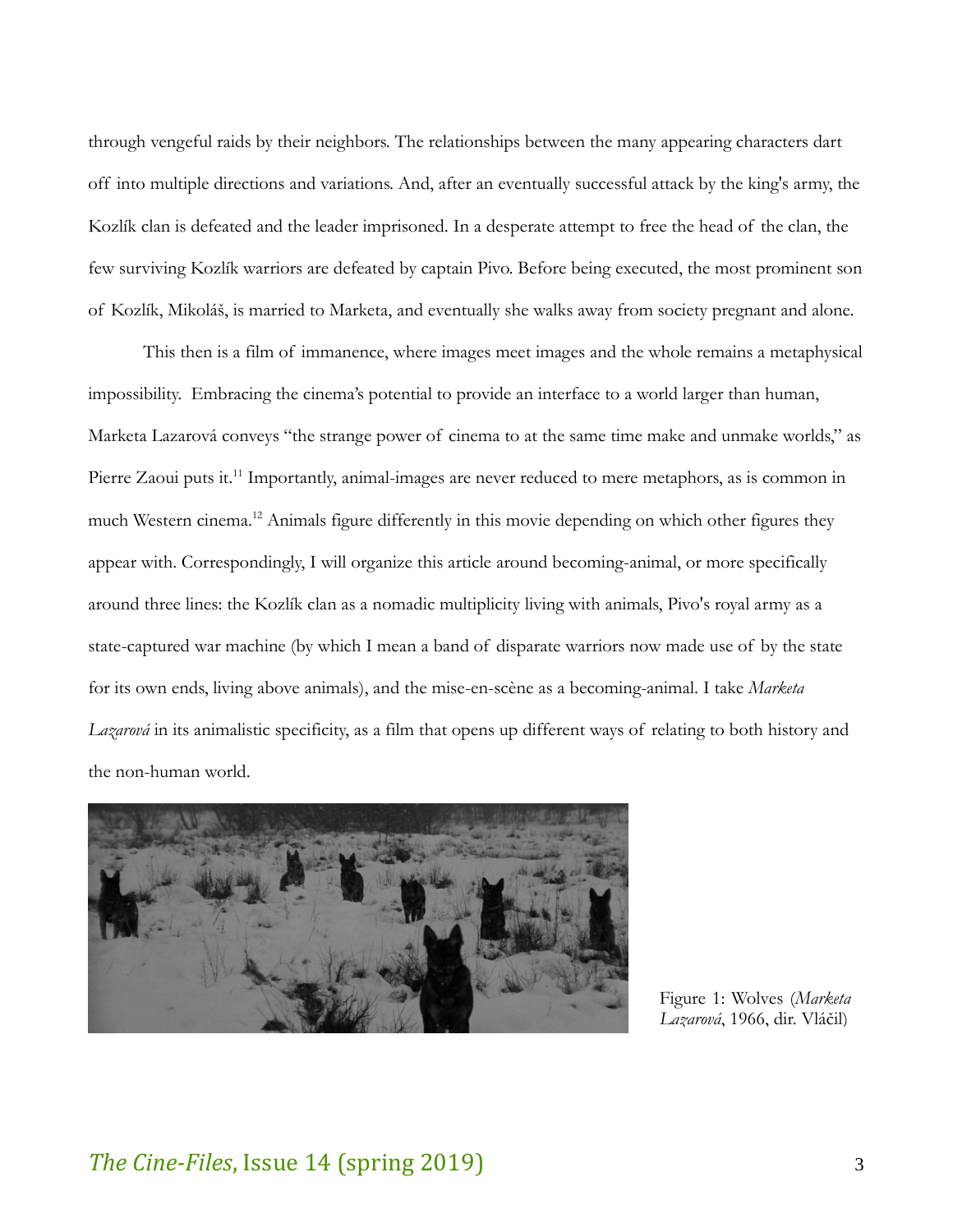#### **Werewolves**

What had to remain in the collective unconscious as a monstrous hybrid of human and animal, divided between the forest and the city—the werewolf—is, therefore, in its origin the figure of the man who has been banned from the city. That such a man is defined as a wolf-man and not simply as a wolf (the expression *caput lupinum* has the form of a juridical statute) is decisive here. The life of the bandit, like that of the sacred man, is not a piece of animal nature without any relation to law and the city. It is, rather, a threshold of indistinction and of passage between animal and man, *physis* and *nomos*, exclusion and inclusion: the life of the bandit is the life of the *loup garou*, the werewolf, who is precisely *neither man nor beast*, and who dwells paradoxically within both while belonging to neither.<sup>13</sup>

The film narrates a mytho-history about the Kozlík clan's ancestry:

*Straba is thirsty for blood. Keep him out.*

*- Why is he crying?*

*He mocks people and himself. They threw his mother to the wolves. He grew up and became a human among wolves, and a wolf among humans. Disdain fosters his pride. Dislike breathes hatred. Scorned by all, Straba scorns them all in turn. He disgraced the holy ancestral places with a grimace. He does not want to bow to people or the gods. He is free like a wolf, like an animal in the woods, but he still has a human heart, and that heart is full of sorrow. He grew up, and those whose word is law would have him cast out.*

*- What happened to him?*

*He heard the men's counsel, and laughed. The quiet laugh of a wolf. He was beautiful. He chose the most comely of maidens. She feared him, yet she feared her father even more. The father decides whom you will submit to. Straba raged, and spilled the blood from her throat. They pounced on him, and put him in irons. A horrible punishment awaited him. Burn him at the stake, said one. Another said*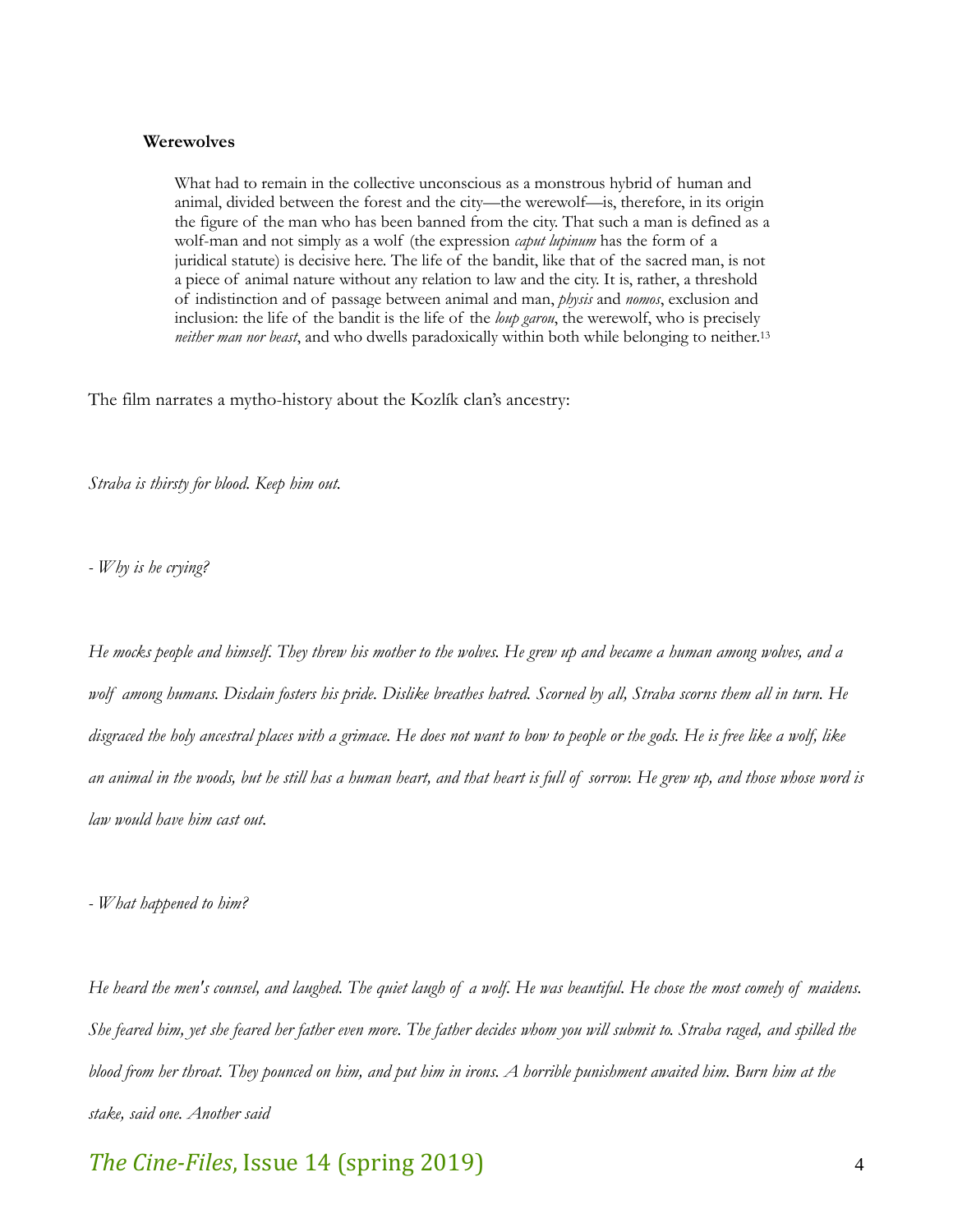*let stallions trample him. They could not agree on how to kill him. Then the oldest one pronounced the sentence. May he have no place among humans, free as a wolf. His punishment would be in himself. Woden cast down lightning, but there were no clouds.* 

*- And Straba?*

*He laughs with the quiet laugh of a wolf. He leaves, baring his teeth with that quiet laugh. Arrows had no power over him. He was free as a wolf. His life was not measured by the solstices. Yet he was alone. Those who do not suffer cannot experience delight. Life has no value without pain. At the time he longed for pain, and he sought death. He returned to those who had cast him out. But many years had passed, and they had all grown old. They only knew him from the ancient tales. The young men came at him with arms. One remembered, shouting, Stay away from him! He has come for death and we shall deny him. All retreated and mocked him. He had returned to die, yet death was denied him. Their mockery burned. He trembled like an aspen leaf. He searched for the place where his heart was. He seized the closest knife, and stabbed himself there. But the knife broke, and no blood was drawn. He was alone again.*

*- Does he weep?*

*No. Weeping is the gift of relief. Men do not know it. Their pride pursues eternal punishment. Straba is from their line. His ancestor came from the woman he wed.*

Such is the mytho-history of the people of the Kozlík clan. Part-animal, part-human, always liminal, beyond humanity, beyond sociality, yet within. Creatures of impulse, Straba always actualizing in each one of them. Straba is an idea, very real as an idea and made materially real again and again by overtaking each man associated with him, except perhaps the little boy with whom Marketa sets off at the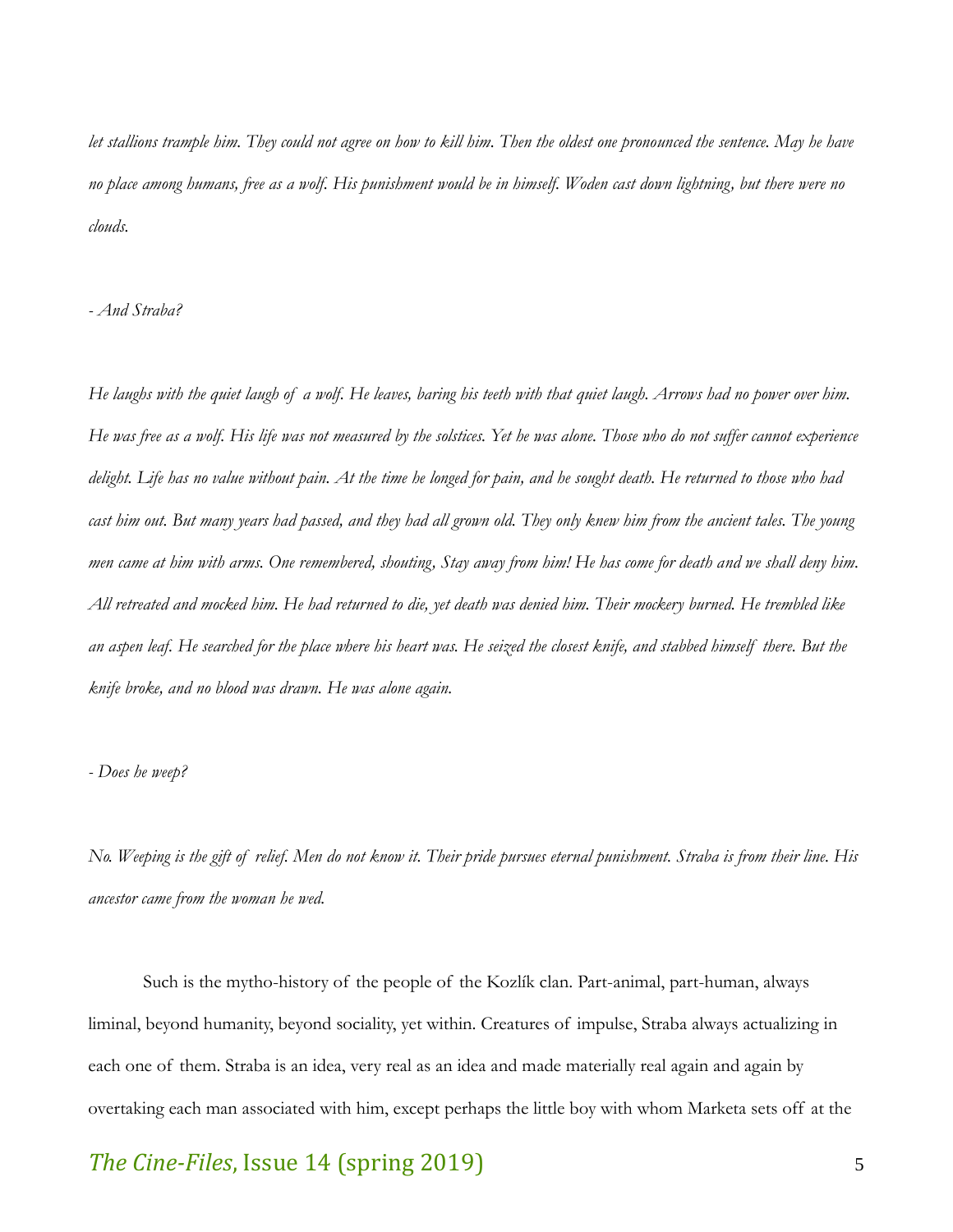end. Agamben's analysis of the werewolf as "the figure of man who has been banned from the city,"<sup>14</sup> thus inhabiting the "threshold of indistinction and of passage between animal and man"<sup>15</sup> appears to fit this mytho-history. But perhaps this is a little too hasty, a little too tied up with state reterritorialization that assimilates the local into its symbolic and physical existence. And it is the way such a consolidating state will see the werewolf. The myths people tell will have different effects based on which people tell them. One must thus ask, what is this mytho-history for the Kozlík clan? What if the wolfman or the bandit figure is not just an individual subject, but also a pack formed by an original, native people that keeps deterritorializing centralized power as long as it can? Vláčil's work generally shows that the indistinction of becoming-animal can lead to a sense of freedom and not just a *bare life*, but *Marketa Lazarová* proposes something even stronger: a critique of official history through the Kozlík band and their non-hierarchical relation with animals.

The relation between the retelling of the myth and the Kozlík clan in the diegetic world of the film is one of transformation. Eduardo Viveiros de Castro takes myth as translation or transformation and not as representation.<sup>16</sup> The moment this myth and with it the figure of Straba appears, is when it is narrated, performed by Kozlík's wife. A performative retelling opens up a space through proximity of becoming (the imaginary) Straba, the wolf-man. Not by literally becoming a (were)wolf, since both Kozlík and his children remain firmly human in their outer, extensive form, but to become as fierce as a werewolf, by creating connections with this idea. After all, what is implied in the film's final reels is that the bloodline lives on but without the Straba narrative, which has been broken. The children "grew up to be fine boys." The idea of Straba includes the breaking down of barriers between realms, or rather moving along these borders. In these border zones where Kozlík, Mikoláš and the others are, they can take on the intensities of associated animals.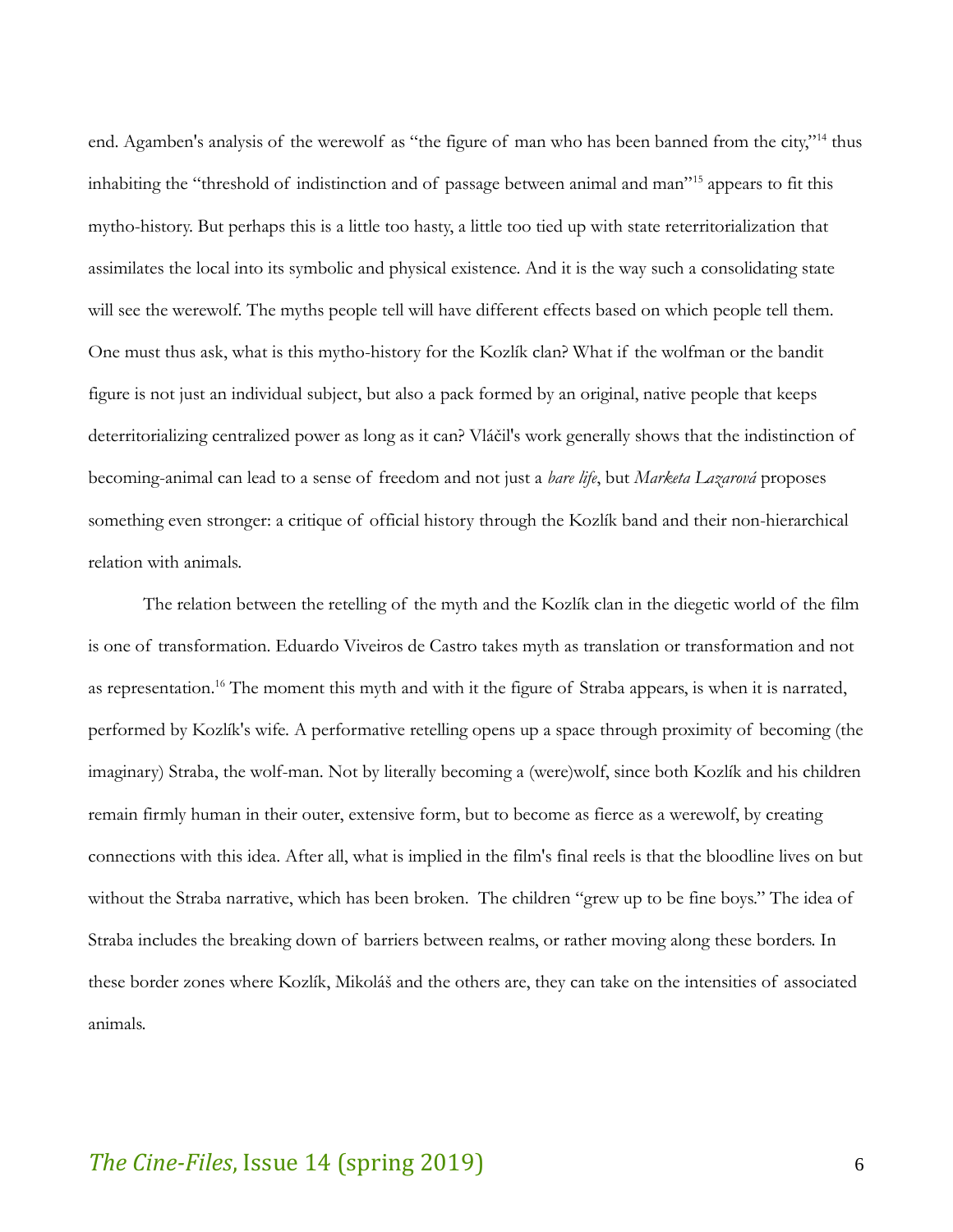

Figure 2: Hunting Wolves (*Marketa Lazarová*, 1966, dir. Vláčil)



Figure 3: Birds of Prey (*Marketa Lazarová*, 1966, dir. Vláčil)

### **Nomads, Animals: The Kozlík (Little Goat) Clan**

The small, aboriginal feudal clan gathered around Kozlík survives somewhere around the Mladá Boleslav area. For state (royal) authorities that are starting to control the area, they are unruly subjects, because, at least in winter, they rob passing caravans. At the beginning it seems that the clan is living at their dilapidated stronghold/homestead Roháček [Little Horn], yet as the film progresses, it becomes apparent that they live in multiple centers. They effectively become with the land, as a sort of "continual self-formation; [which] is one with its completely primitive, genetic being. And this self-formation is inseparable from its practical activity, that is to say, its practices."<sup>17</sup> These practical movements are related to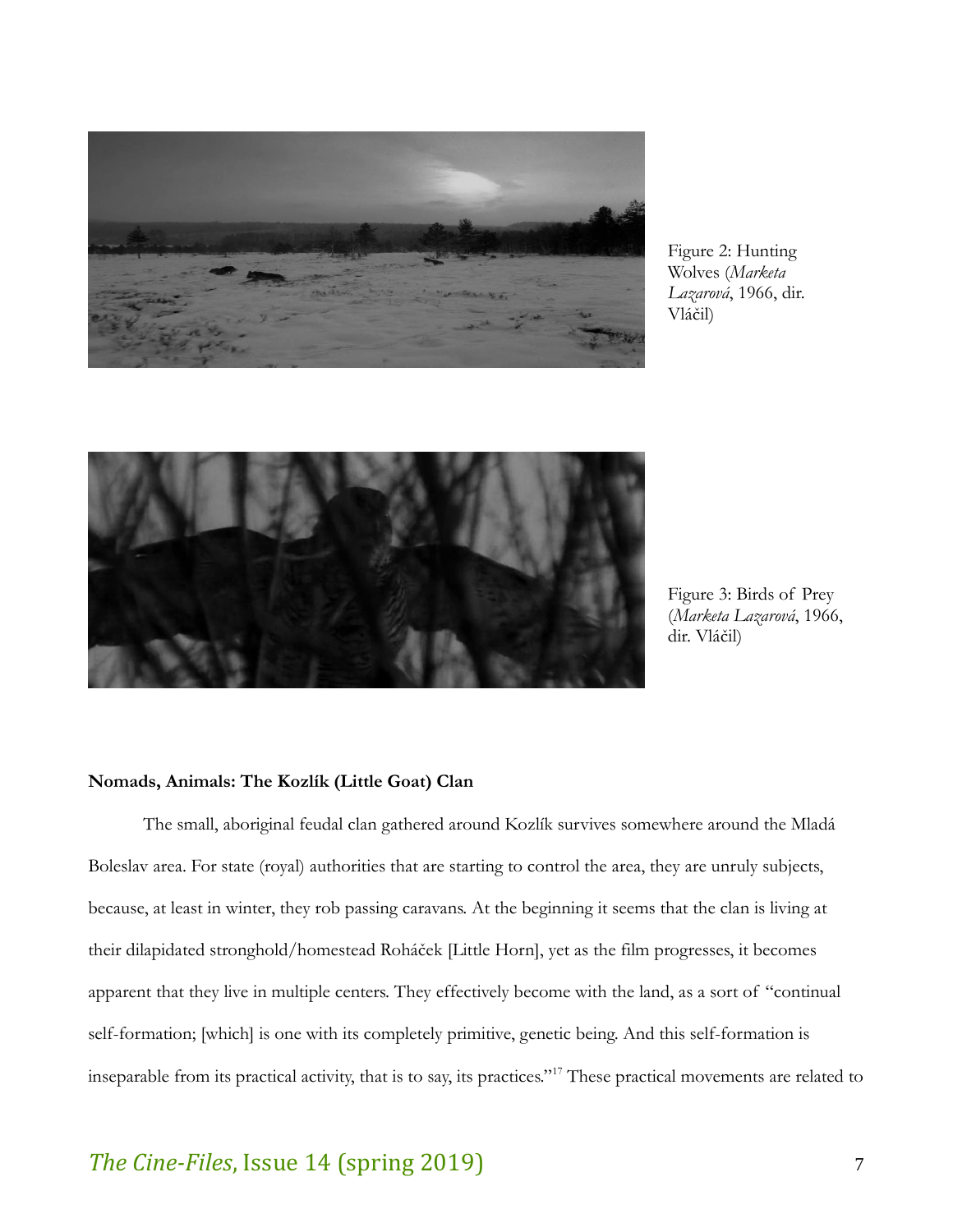their dual "professions," On the one hand, the clan migrates with the seasons—they are inseparable from the seasons, much like Vláčil's whole oeuvre. On the other, when they know the royal army is out to get them, they at times are forced to hide at a different stronghold, one built on a hill and mostly out of wood. It is the one where most of the clan meet their end. These travels are wolf-like, as they "travel in packs, at night, wandering."<sup>18</sup> Their main site is much sturdier, but also filled with animals, debris, dirt, and mud. Animals appear in every shot taken in the courtyard and sometimes even in interiors. They are part of the clan. The stronghold is so disorientingly conveyed by the cinematography, that a viewer gets easily lost as to where the camera, the voice, or the figures are. To this I will return later.

The clan is semi-nomadic. It is also a multiplicity, since while Kozlík is the clear head of the clan, the other members have their own often contradictory agencies and clash with the him and each other. This is no lord who subsumes all other interests. It is only through being tough and cunning that Kozlík remains the leader and he can at times make many of the clan follow him unto death. This is less a formally political power, than a charismatic power. This becomes most apparent at the end, when Mikoláš, the most distinctive of his many sons, tries to break Kozlík out of the dungeon where he is held. It is not a rational decision, and neither is it good old-fashioned loyalty. It is something different, as if Mikoláš cannot help but to walk to his death. Perhaps it is the ancestry of Straba that makes rational decisions impossible.

There is a further group that makes up the clan and Alexandra can move between this group and that of the warriors. They are made up mostly of women, children and servants. While remaining in the background for most of the movie, when, after the defeat of the clan and capture of Kozlík, the band has moved to fishing grounds, it becomes clear that the clan stands to a large degree on the work of this group and that some of the fighting men can become part of these gatherers. "The nomad has a territory; he follows customary paths; he goes from one point to another; he is not ignorant of points (water points, dwelling points, assembly points, etc.)."<sup>19</sup> The clan is also a multiplicity, made up of different groups with differing interests. This counts even for rituals, where formally the group presents itself as officially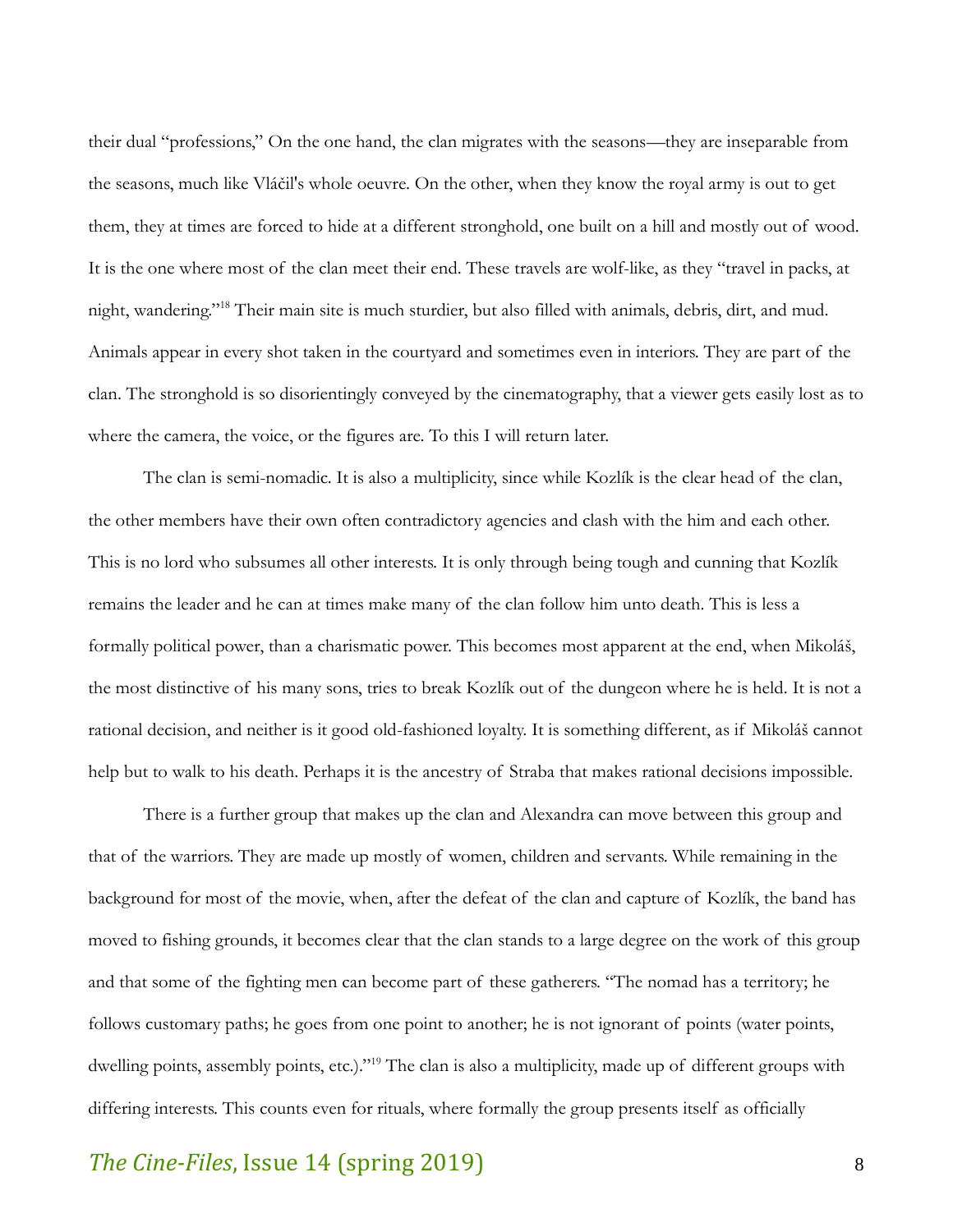converted to Christianity, but accommodates pagan practices, which are performed by at least two of Kozlík's children, Alexandra and Adam, the One-Armed. Which activities and groups within the clan come to the fore, depends on the location, which depends on seasons and circumstance, such as war, which while integral to the being of the clan often arrives as an event as if from outside. The war is brought to the clan by the king's forces, the clan does not start waging a war to capture territory or subdue unruly forces. The clan, comprised of the main "family" as well as numerous servants, is constantly on the move, settling into a temporary tranquility only when they reach the fishing grounds in early spring. The tide has turned, most fighters are dead and those that aren't, for the most part don't want to fight anymore. It is as if part of the clan has returned to its natural milieu, the originary world, the source of force for those of the clan who are not possessed by Straba. Those who come from wolves, those closest to Kozlík, remain exterior to any society, even this band of gatherers with little systematic hierarchy. They tend toward power, but in their fierceness they always undo any accumulation of power. Thus they are associated with the wolf, through Straba, but also in the film's visual imagery, as when Kozlík is chased by wolves making his movements more animal-like than usual. Death is a question of will, luck, chance, strength, madness. The film carries this energy into each and every of its pores, each molecule—energy that cannot be contained and directed, that lasts until death and then springs from the screen.

The characters too are multiple. They don't add up to a stable Cartesian identity, either being pulled this way or that. Men and women of action, they have little interiority and act on instinct rather than rational intention. Passionate in the original sense of the word, they are moved by something outside action as movement, as force, but not as goal-oriented subjectivity. The film's structuration of voice-image reinforces this multiplicity, as voices come from outside the frame, from the past even or from somewhere else, as does God's, the cynical commentator of the story who at times can't resist the pull of the force unleashed by the film. Is it the person that is shown who is talking? But then why does she not move her mouth? Where is the originator of the voice? This ambiguity is supported by the sound mix, where voices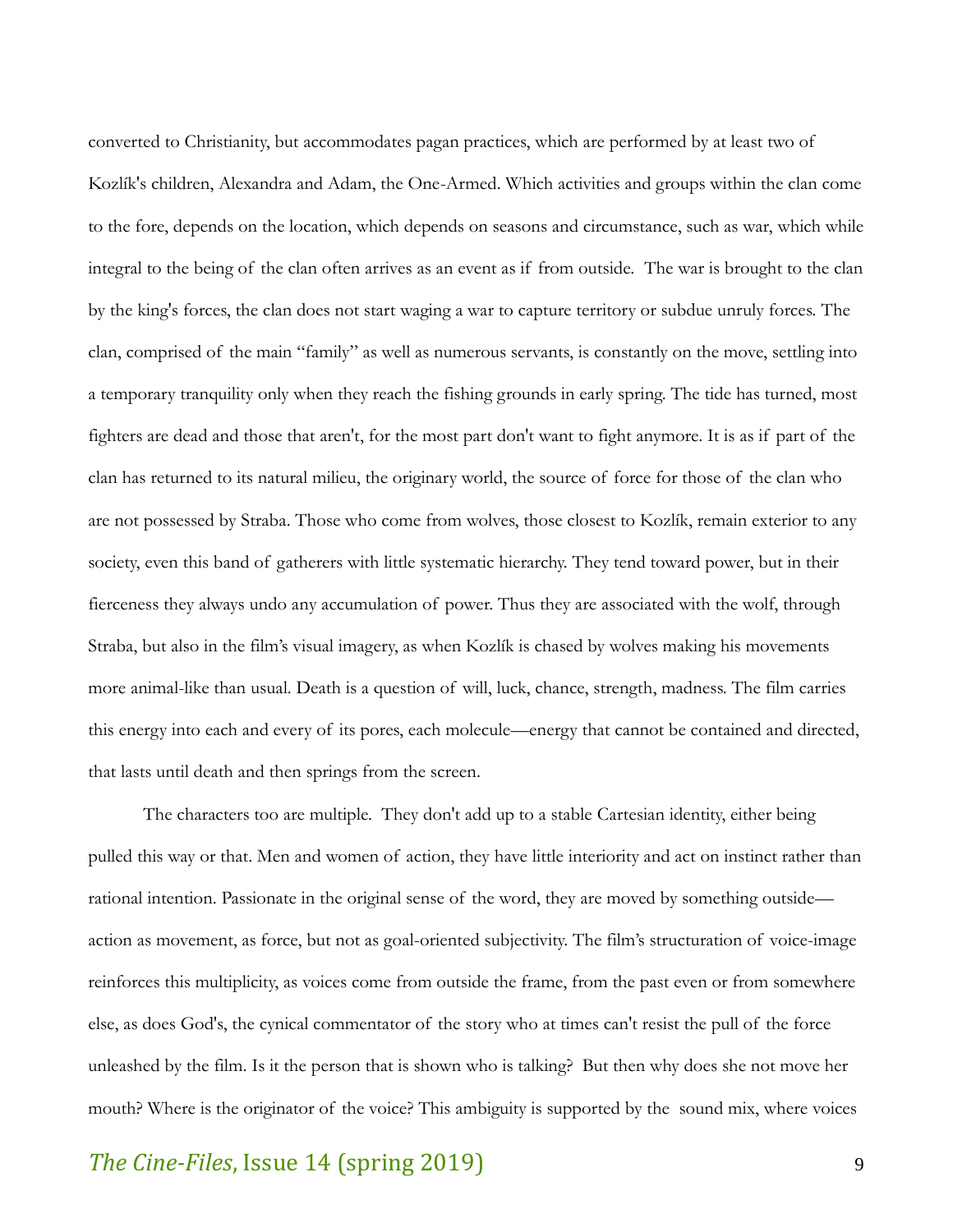can sound close to the screen, but the characters who talk are hidden somewhere in the back. At other times, retroactively constructing a chain of causality, the viewer realizes that the voice belongs to images from the past or the future. Indeed, the movie is materialist in this sense: the viewer has to actively construct connections and causality, becoming aware of the historically embedded activity of sensecreation. Characters are traversed and moved by impulses of the world. After all, why else would Kozlík's son Mikoláš have shown mercy toward his prisoners? Why would Kozlík overreact and put his best fighter in chains? Why would this life make the young German knight Christian go insane? Why would Mikoláš feel the need to break his father, who had treated him miserably, from the dungeon, which even his mother who now wants him to abandon her husband knows is impossible to do?

Characters are associated with animals: Mikoláš with a falcon, Kozlík with wolves, Adam the Onehanded with snakes, Marketa with doves. But these associations do not suggest identification but proximity. And since this is a world where people react to exterior milieus with little mediation, such proximity actively forms their comportment. The associated animals extract something from the characters, but they are not always allies. Animals can also defy their associated humans: A snake bit Adam for which he lost an arm. Wolves chase Kozlík. Marketa rejects institutionalized Christianity with which doves are associated. And Mikoláš, well, if he could fly, he maybe could even live … but the pulsation of the earth drives him to death as much as the rest of Straba's descendants, even the fierce Alexandra, whose eventual death is implied by the final voice-over.

The Kozlík clan with its mytho-history of werewolves is one that emerged from the dust of time in the places it continues to roam. The story of Straba establishes the clan's substance as one that is external to dominant society, as a *homo sacer*. This figure, however, is double: an outcast and a sovereign. The clan's nobility is told through this negation. And such nobility is, from the point of view of the foreign state apparatus, no nobility at all. The clan can be exterminated much like beasts. The self-articulation through the affirmation of beastly origins connects with the lack of forming a continuous power-structure or state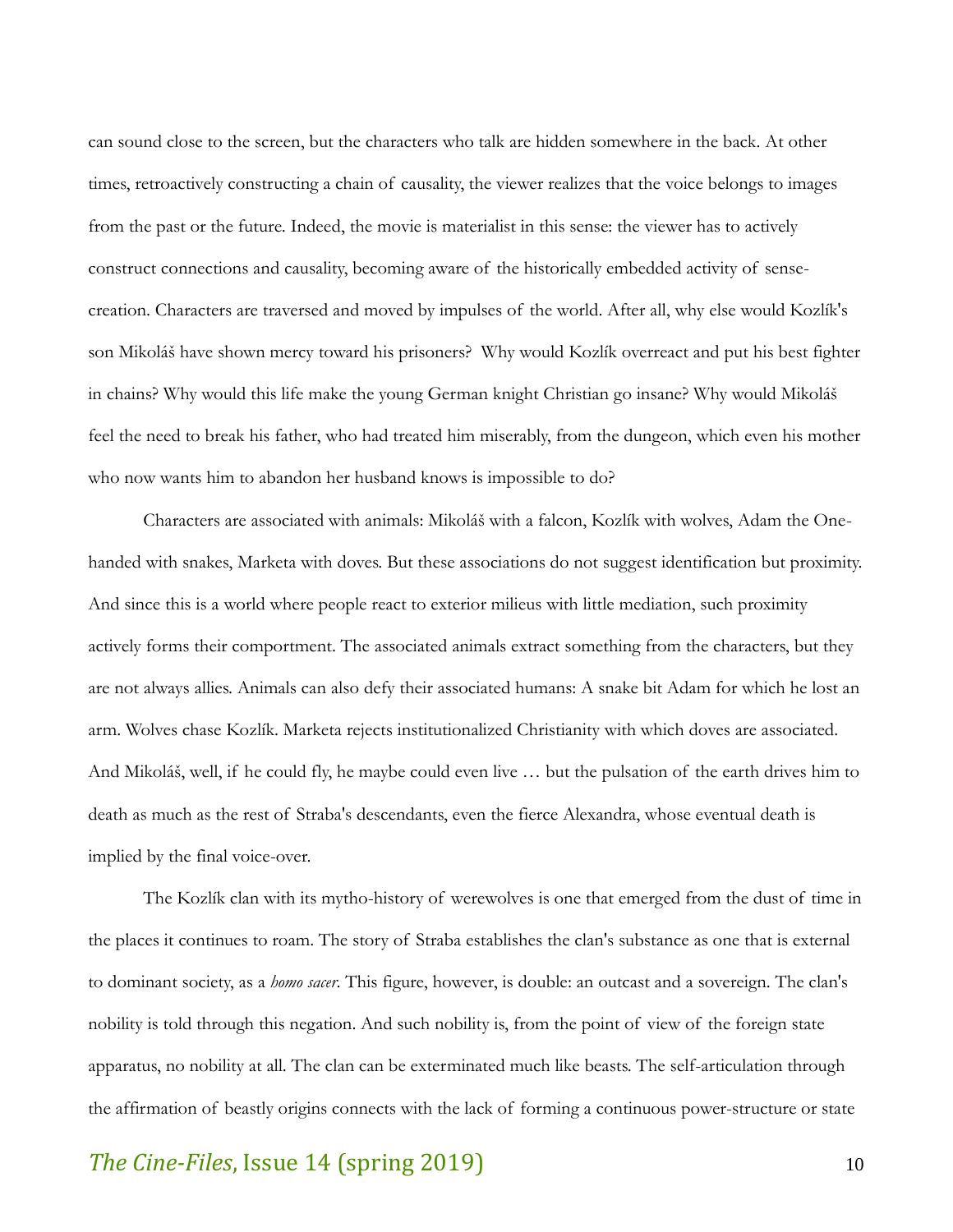apparatus.<sup>20</sup> This clan is not part of the pan-European nobility that occasionally sends caravans through the area. If anybody, these would have been the autochthonous, "original" Bohemians that evolved with the land, that emerged from the ground and from animals, and those that died in the land. Any modern conception of national identity, as figured by the world proposed in this film, is just a mix of the feudal state and a slowly forming, but weak bourgeoisie (as presented by Pivo who is torn between loyalties and opportunities), both of which are external to local formations. These two positions, the feudal state and the proto-bourgeoisie, share their instrumental and hierarchical relationship with animals. In this sense, the film presents an alien world, one where modern categories are only emergent, and where one could see class struggle between two feudal classes that are mutually exclusive—one local, multiple and singular, and one hierarchical, spanning the continent and subsuming singularities.

#### **Bishops, Beer and Boleslav**

The other main figurative force in this world then is that of the state apparatus. Its army is headed in an uneasy alliance by the former brewer Pivo [Beer] in order to capture the unruly Kozlík, especially after the clan kidnapped the Bishop of Hennau's son, the former of which is an important ally of the Czech king.<sup>21</sup> These forces have a clear hierarchy, decreed by a distant king, and come from outside the area. They have no relation to animals other than an instrumental one. They fear the dark and the forest (for good reason, since these spaces belong to the local clans who have the upper hand in guerrilla tactics). They have horses for pulling, for carrying and for warfare. But these horses are always only support for humans. This is a machine of capture and submission. It is the law, the force of law, outside of which the werewolf will always exist. The werewolf here is associated with the band, the nomads outside the state, the war-machine that is not understood by the state.<sup>22</sup> The state warriors have little to no identity, and exist only as parts of the armed forces, except for the nobleman who deems himself superior to the lowly clans of Roháček and gets killed. In fact, in the film he is dead even before he is killed. It is only through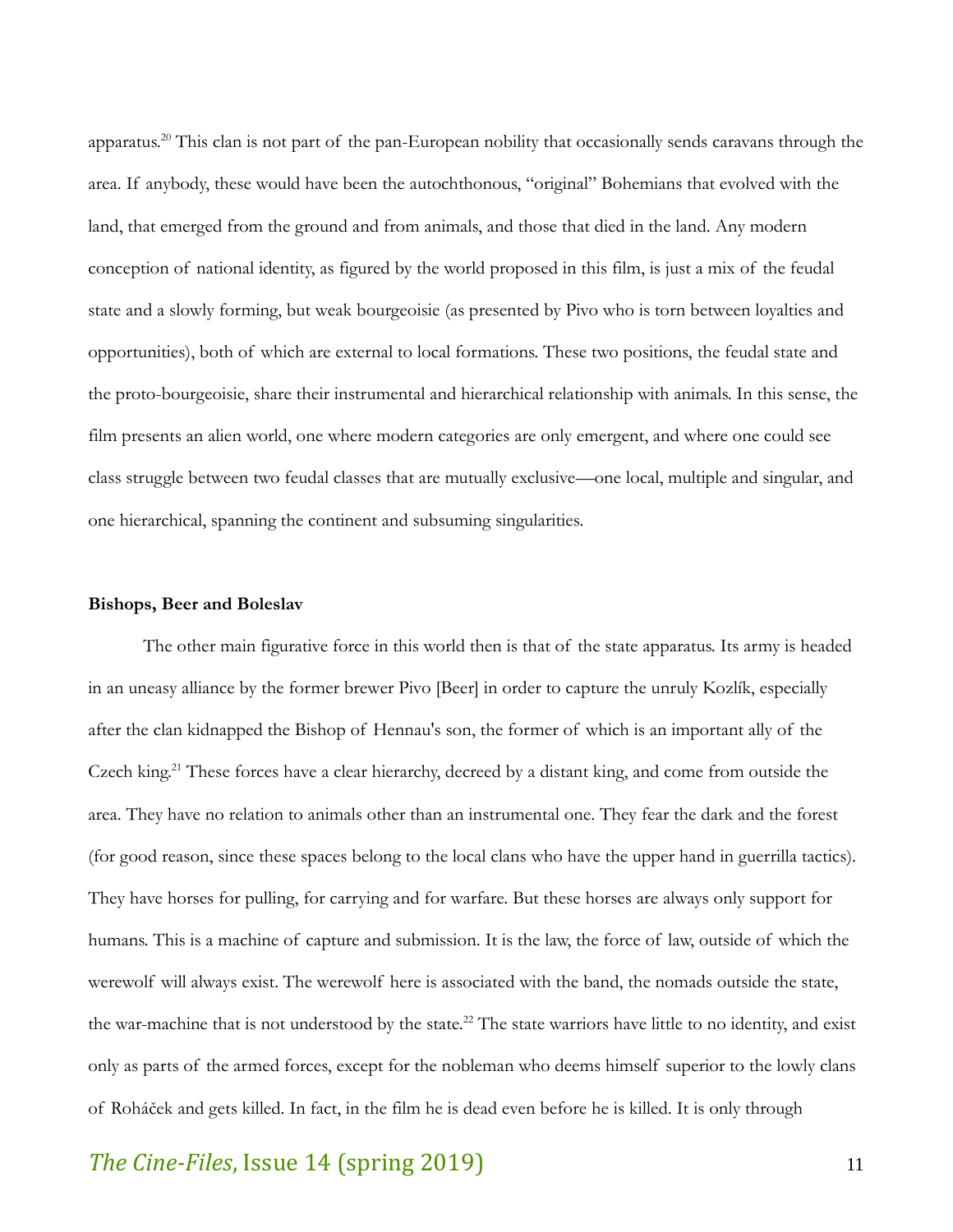eventual flash-backs that a sort of causality is established. Meanwhile, the Kozlíks tend toward warfare as hunting. They lie in wait and strike fast, like wild animals.

What is also striking about the state apparatus, is the absence of women. Within the clans, females appear continuously and in different positions of autonomy, even occasionally as warriors. While some division of labor is presented, it is not essentialized. People take different positions and roles on themselves within the clan, conveying a vision of Europe before the dominance of patriarchal capitalism, whose ontological assumptions are commonly projected onto past social formations.<sup>23</sup> The city of Mladá Boleslav is a stable entity from which the rule of royal law is exerted, but which connects to the other localities under state control.

Caught in between the deterritorializing clan and the reterritorialization of the state apparatus is Pivo. He is no noble, he has made his money with beer. He gets mocked for not being a real noble. As such, he was formed locally, but came to be associated with the state apparatus from beyond. He expresses sympathies with the Kozlík clan, even if these are somewhat paternalist. He is a proto-Bourgeois, using the emerging royal state to secure his privileges, but he does not entirely become this state. Where the Kozlík clan proposes a world that has disappeared, the figure of Pivo shows one that has become/was yet to come. He also remains liminal, but not through his association with the land or animals. It is mostly his prudent rationality that makes him liminal here.<sup>24</sup>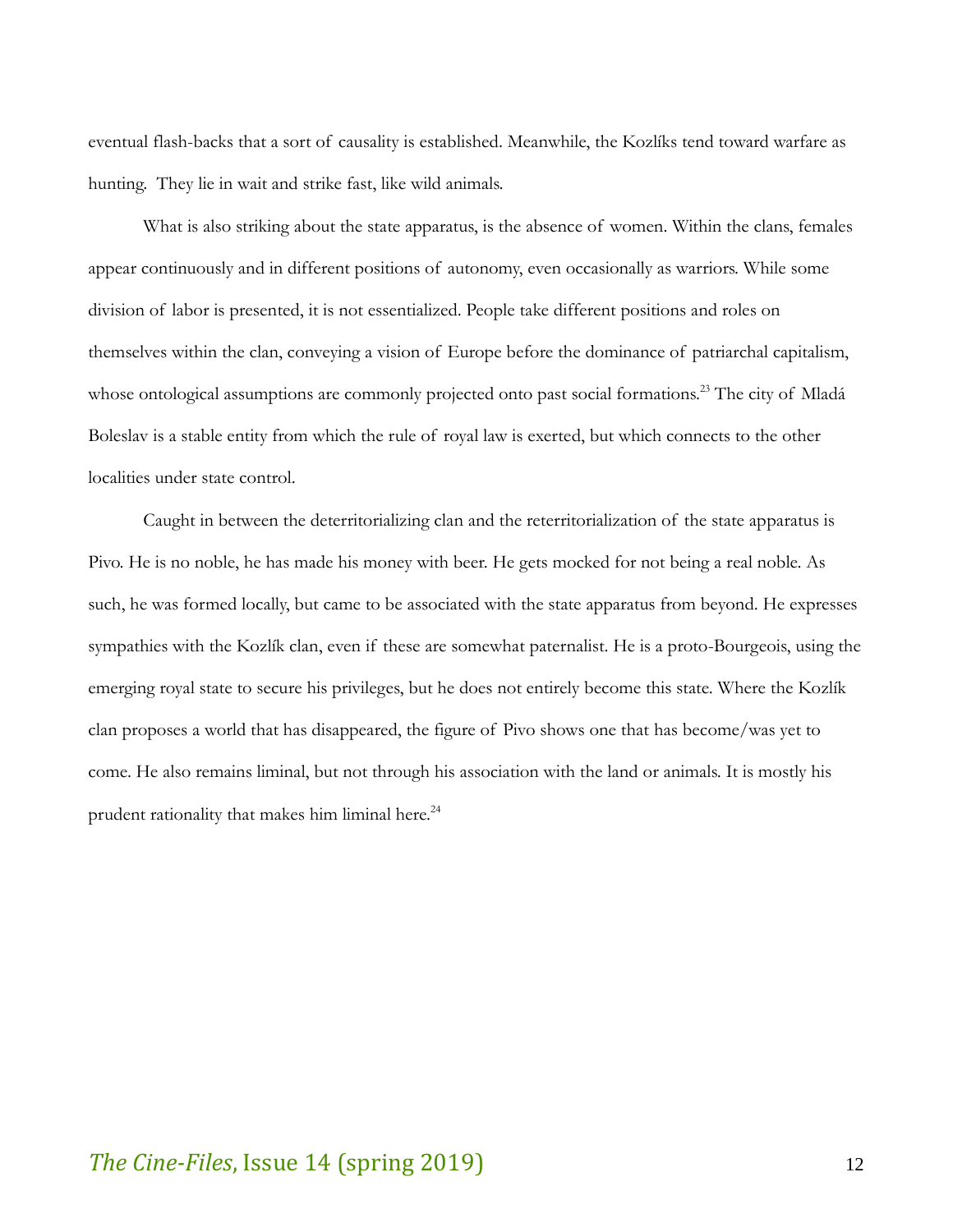

Figure 4: Courtyard (*Marketa Lazarová*, 1966, dir. Vláčil)



Figure 5: Fishing Grounds (*Marketa Lazarová*, 1966, dir. Vláčil)

### **Perspectival Becomings**

All of the principles that form the figures proposed in *Marketa Lazarová* also organize the form of the film itself. They are evident straight from the first sequence.

A snowy landscape in winter. The image is static, no wind blows, and we're given not even the movement of light that would relate a sky above. This is the opening shot of the film. The second shot becomes a tracking shot that anticipates the movement of wolves that appear, as if driven only by their ferocity. They come out of the forest—it's a pack, a band running in the snow, close to the earth. The third shot begins with an image of a hawk in the bush. It appears to observe its prey, as an animal without men, before humans. But the frame changes, and a camera movement reveals a figure which is the extension of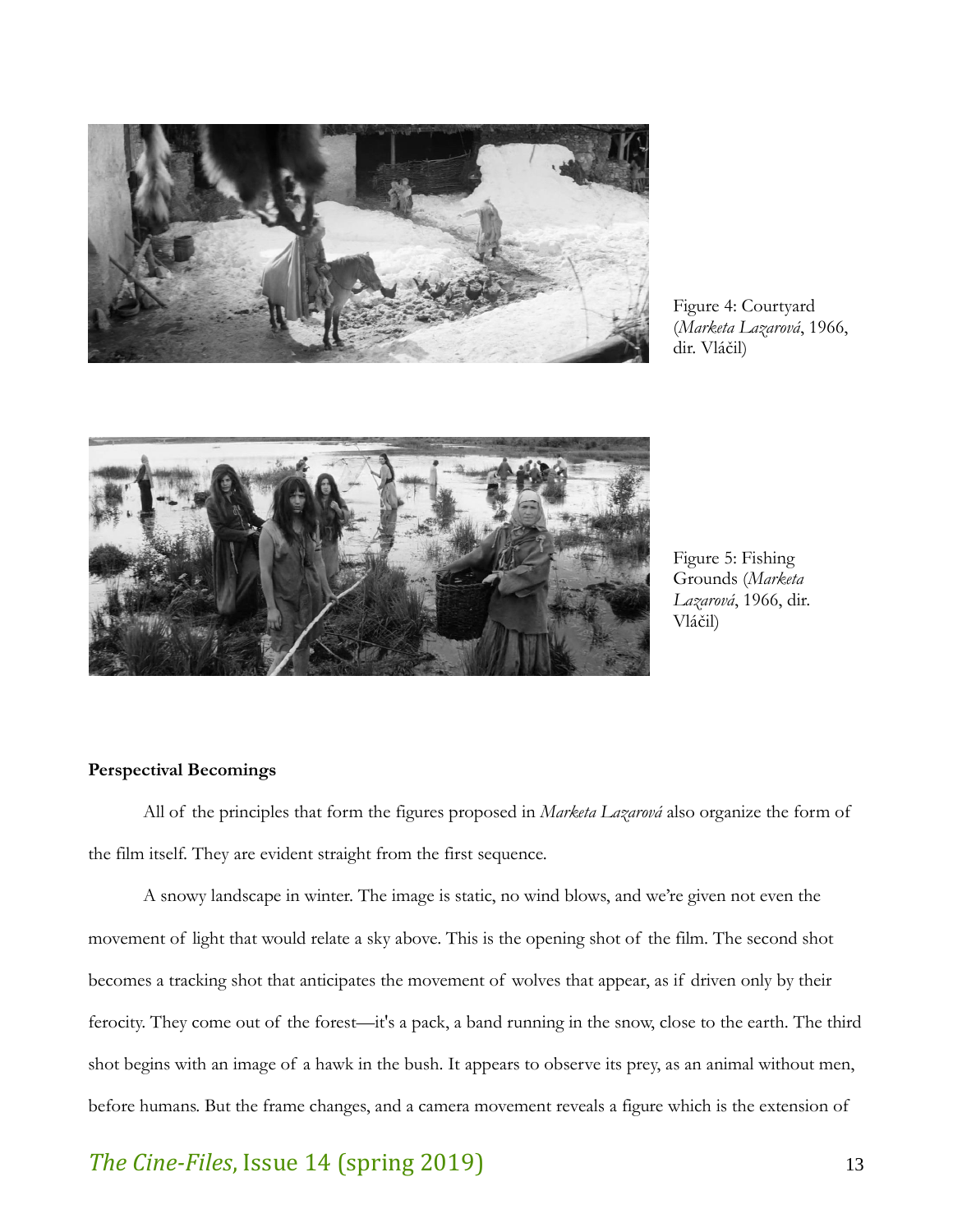this bird: the figure of the man, who also observes his prey. The shot engenders the becoming-animal of man before the solidification of the separation between Nature and Culture. The two figures are in proximity, in alliance. This becoming-animal is constant in the film. It is the power of the poetry of the medieval world of *Marketa Lazarová*. The film presents a total sensory immersion, such a sensory overload that a spectator cannot follow everything that happens and becomes self-aware as a center of indetermination, a zone of possibility, pulled from everyday life to become part of the fabric of the film. As spectators, we are decentered, torn from ourselves. Images here can no longer be reduced to the level of representation.

In another shot, when warriors loot a caravan, they must retreat into the forest because the army of the state has arrived. They communicate like birds, chirping. But the image shows only the movements of the characters in the forest, as the camera changes perspectives constantly and the sound is decentralized. We are never sure whether it is men who are chirping or unseen birds. We are between the two possibilities, the warriors are in a "zone of proximity"<sup>25</sup> with the animals, much like Straba, a man "grown among wolves" who "in the midst of men, became a wolf."

The camera often finds itself between two perspectives: when the rider looks at the horse, the resulting image emerges not from the rider's line of vision, but from somewhere nearer the height of the rider's torso. We are in between, we are both. And immediately we become different. The Kino-eye movements are jerky, there is a fragmented rhythm that makes a closed totalization impossible. The montage follows the logic of the "perpetual field of interaction."<sup>26</sup> Each cut is impossible to predict. We reach an almost "gaseous state, defined by the free movement of each molecule,"<sup>27</sup> however with a difference: the changing perspectives remain close to earth, close to animals traversing it. The rapid editing employed cannot be apprehended by a sedentary perception, too often taken as natural, which has become slow.<sup>28</sup> There are movements, immanent change, near the earth: an eternal horizontal differentiation. In one instance, the camera becomes the perspective of an arrow, an arrow that eventually pierces an eye. The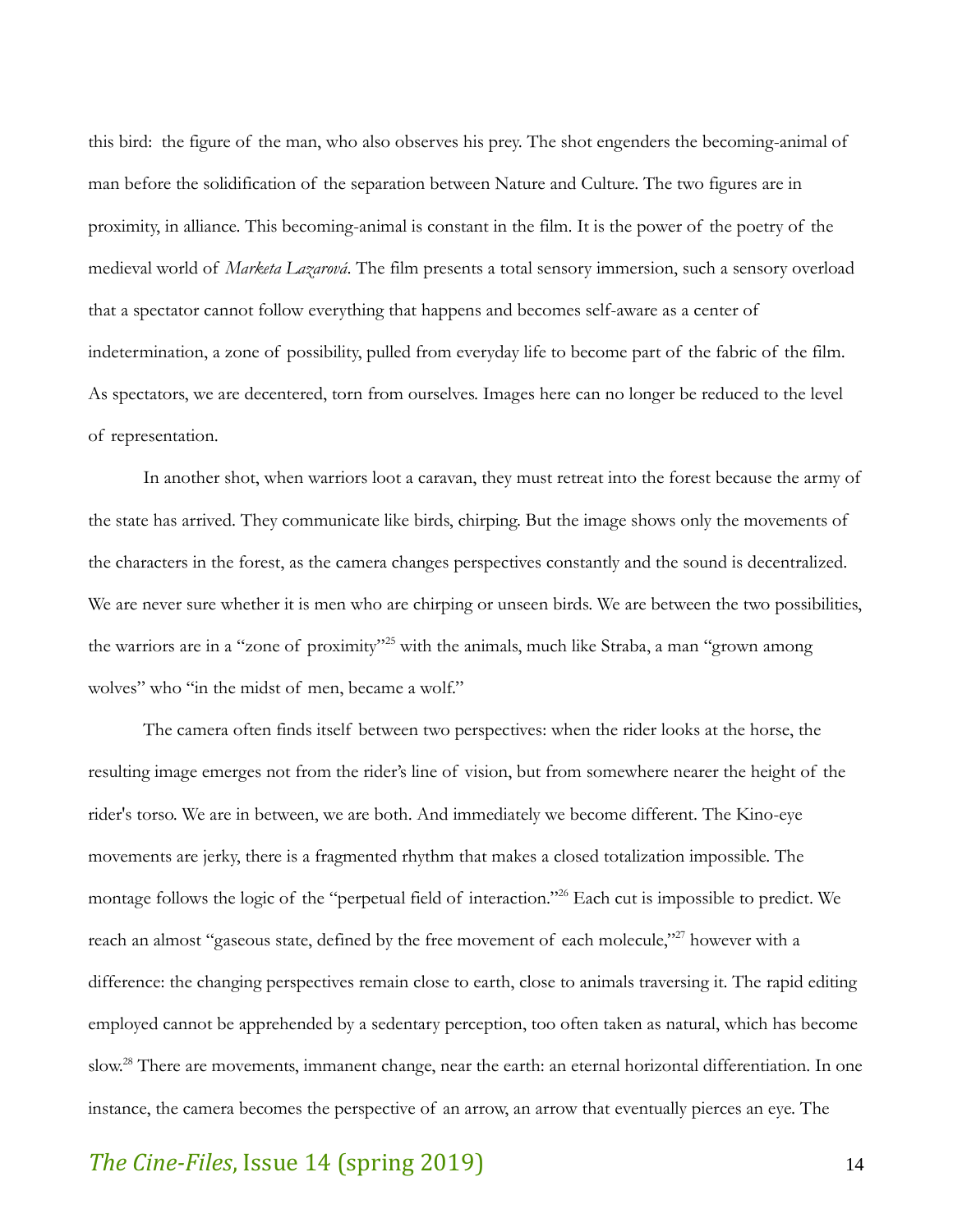movement becomes contextualized as that of an arrow only after the event of penetration. And an arrow is of course the weapon of nomads and hunters with their proximity to animals of prey.

Images come from everywhere. They are not linked to any sedentary subjective or even generally human perspective. The images are ones of perpetual change, either change as movement in the shot or change as montage. In either case, change becomes foregrounded. In exceptional situations the movement stops on an image—perhaps it is the grandeur of a stag that is the power that arrests the movement for a while. These short pauses figure within the overall horizontal flow of images without verticalization, without unification of meaning.

The framed images keep close to the earth. They are nervous, unstable, precarious. It's not the modern "natural" perception, even when a tracking shot is reconfigured as a subjective image of a character or an animal. While modern perception is based on stability and legibility, this film, where there is no constancy or clarity, challenges the viewer's perceptive apparatus to become other. After all, we are put in proximity with the images that work on us. The shots exhibit constant movement and the editing reconfigures any meaning that seemed obvious. These reconfigurations have an effect even on God. At the beginning of the film a voice from the past speaking to the present begins to tell the main narrative as legend or myth. But if it is a mythical discourse, it is at the same time a cynical discourse. The commenting voice presents itself as a narrator that knows what will happen and seeks for a meaning in it. At the beginning of the second part of the film, the voice comes back to comment on the proceedings, but suddenly, unexpectedly it addresses a character. "What are you singing? What are you mumbling? – A prayer, My Lord. – This is neither a prayer nor a song. But a sermon." The voice becomes the voice of God. But it is a God who mocks the living: "I would say that you make the sin of sodomy. You know she's not a woman nor you a ram." In speaking with the priest, the voice becomes part of the earthly world. Sound is what connects God to the world and what is detached from concrete bodies. The sound of dialogue does not seem to originate in characters, and audio mixing does not produce an integrated space.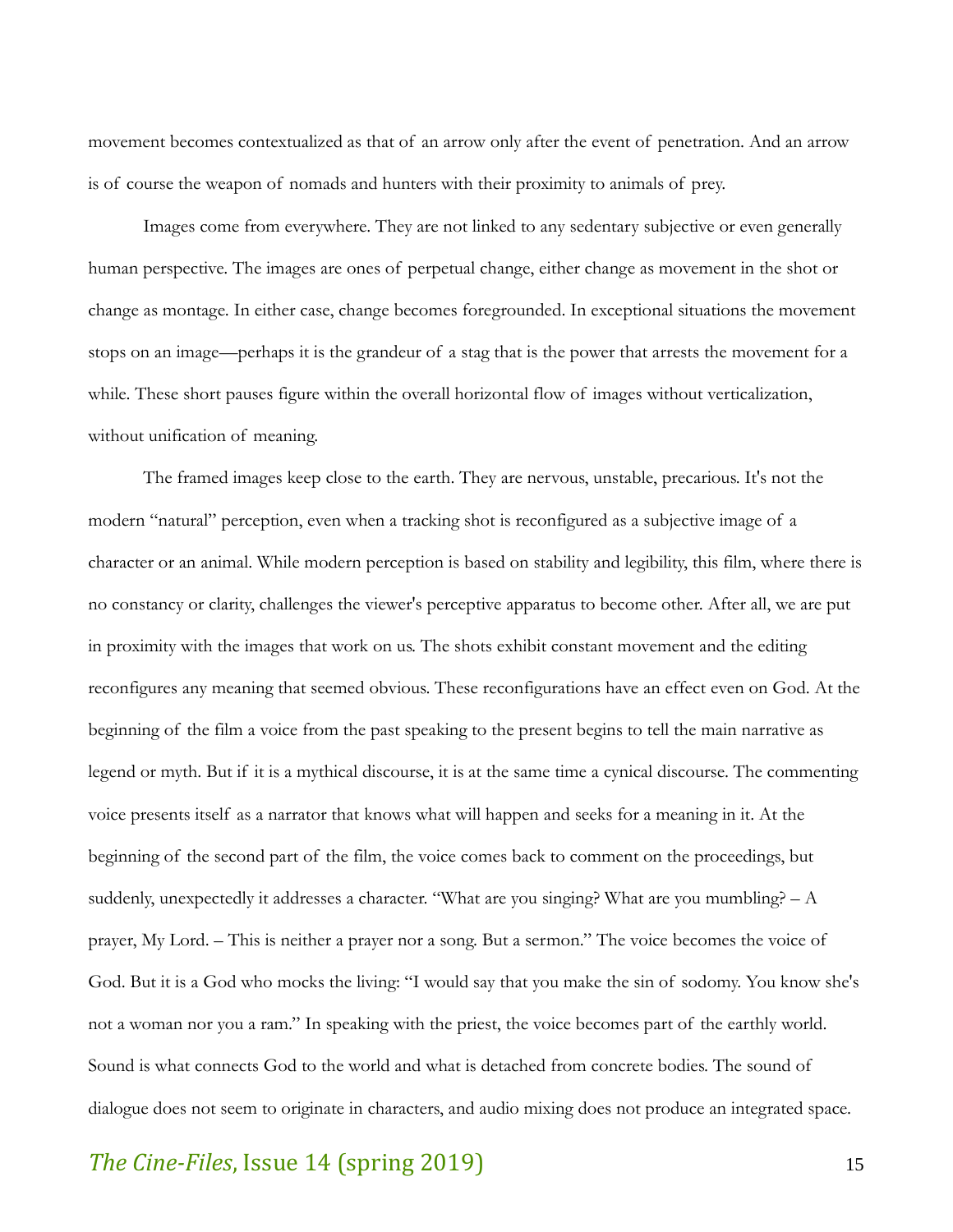Often, it's impossible to tell who's talking, because the film does not fix the origin of the voice. And all voices are either whispered or echoed or both. Sound, of which the voice is but one form, comes from material depths. It is a material force that connects the earth, plants, animals, humans and God.



Figure 6: Stag Graveyard (*Marketa Lazarová*, 1966, dir. Vláčil)

#### **Conclusion**

While the themes elaborated in *Marketa Lazarová* are ones that are taken up repeatedly in Vláčil's oeuvre, they are treated most radically in this magnum opus. Perhaps this is also because the whole crew experienced the intensity of becoming-animal when they were filming for a year in the wild, while only using the materials people would have used historically (except for the recording technologies, of course). Living a certain way of life entered into the making of the film itself and required an innovative use of cinematic language. And while by the end of the narrative, the alternative to the state apparatus has been all but wiped out, the film can nevertheless be seen as cautiously optimistic about alternative forms of living. Through its unique visual and auditory configurations that question a fixed point of view, the film suggests that the clan is no *homo sacer*. Rather, its members live differently in a systematic way. To put it in other words, *homo sacer* is the clan as necessarily viewed by the feudal society, but not from the position of the clan. *Homo sacer* is relational, not essential, and the world produced within the film's diegesis plays with this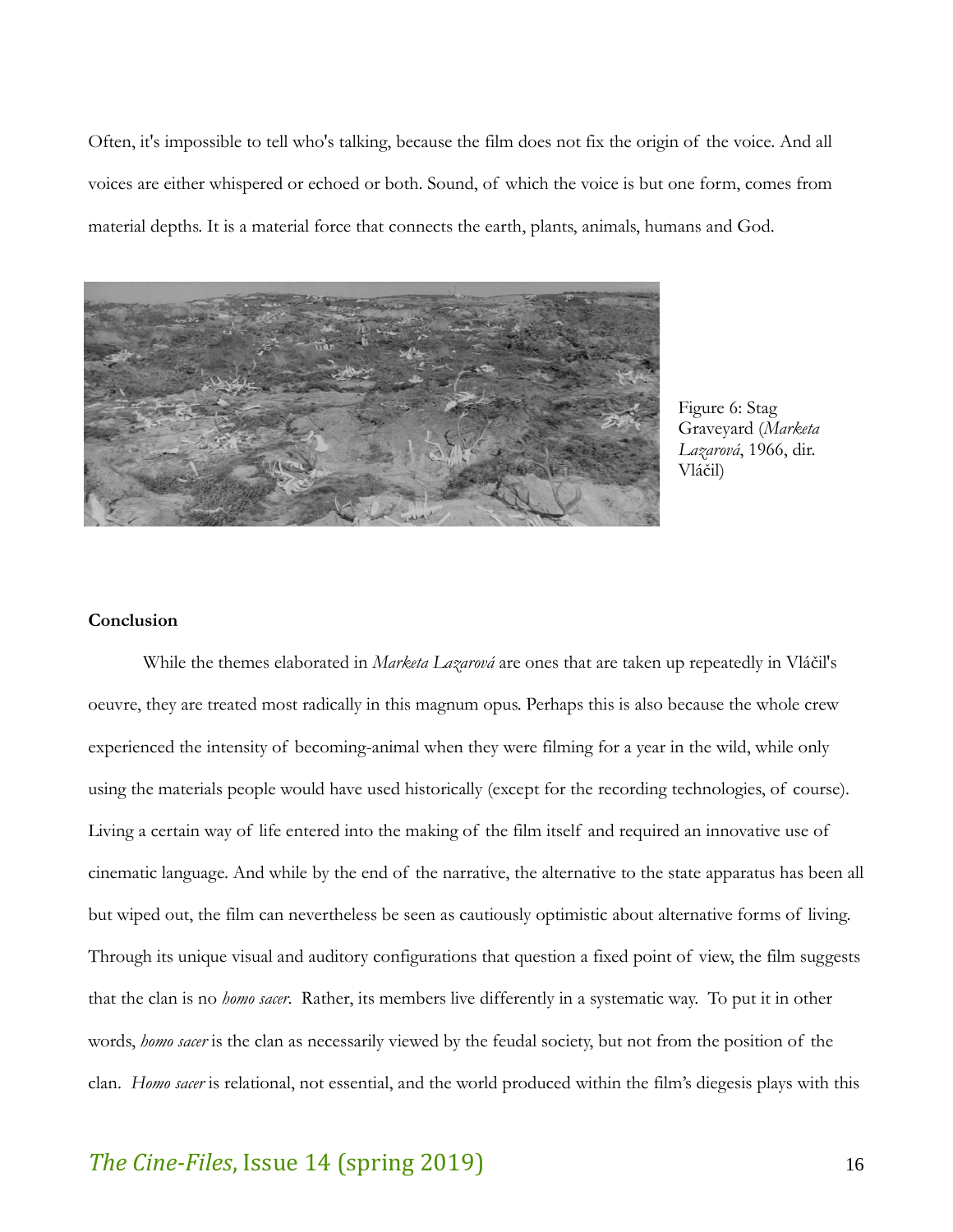doubling—werewolves as external to society and werewolves as a point of view, a way of life onto itself.

If there is a direction to the drives and impulses that propel these characters, it is toward freedom: life outside the state, outside of metaphysics, outside of vertical accumulation. It's a nomad condition, a state of werewolves. There is not even a hierarchical structure in case of war; a child is fighting alongside adults, just with different techniques. The editing of the film does not privilege any level of temporality as its basis. There is no external reference point to offer a clear ground, just a perpetual flux of reterritorialization and deterritorialization of images, sounds and figures. The film becomes a border zone of transformation and gives birth to a possible community of subjects formed around alternative principles.

These impulses disperse any possibility of unification into a becoming-animal which cannot be subsumed by a narrative or a structure, much like the nomadic warriors of the Kozlík clan cannot become part of the new state. The story, indeed, is simple, even banal. One could even say that watching the film, one finds herself not in these times when life is so banal, so monotonous that stories have to become complex, but in times where stories are simple, but everything around them is complex. The frames, the shots and the editing are so ambiguous, so unbalanced, that often it is not possible to perceive what happened without reviewing the images. Indeed the images cannot be reterritorialized in the structure of the story. It is the story that is reterritorialized in the images, the God who is torn into the chaos of becoming. The tension between freedom and state, between stability of being and becoming acts on the figures and toward the end of the film this tension tears it all apart. But this is not the end, because the world is reassembled and new figures will appear. Marketa, who has left all organizations behind, is pregnant. She is a creator, she is the land on which and from which the becomings of men are happening. It is because of this power that she becomes the titular figure, even though throughout the film she seems to be of little importance. Life emerges from the bottom, from spaces little guarded. Yet, she walks away from the half-domesticated animal, a goat, to walk alone. She and her offspring will no longer come from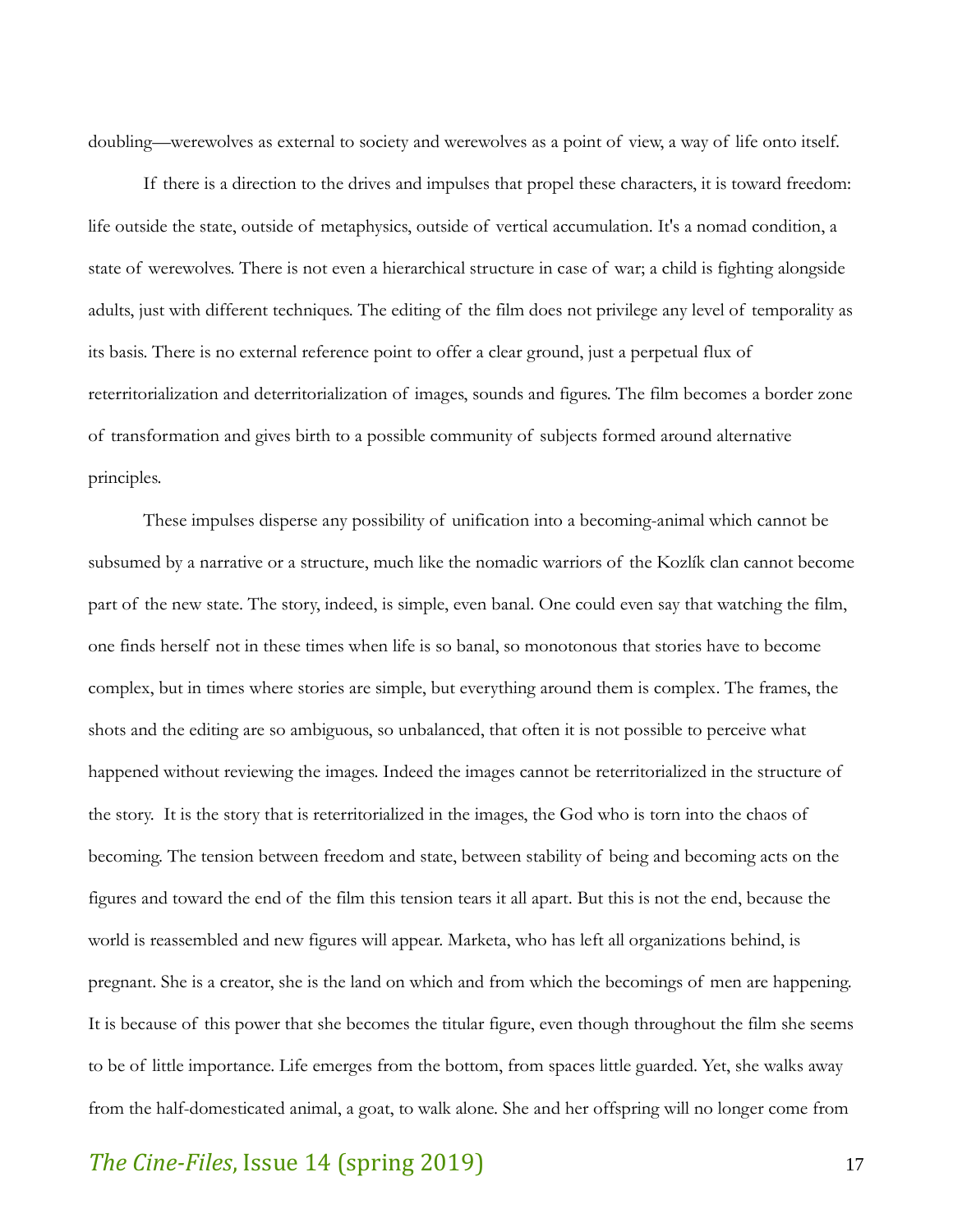Straba, the werewolf. Whatever may come of her, life continues to appear.

*His antlers were bigger than branches. He looked at us without fear. Kozlík motioned for silence. We went closer. It moved away, and we went after it. Below the hillside there was a bare plain. Grass, stones, lichen … This valley was more wretched than a cemetery. Bones, limbs, a thousand antlers on white skulls. He stood alone in the middle. Defeated, alone. Alone. Kozlík whispered, "Look …" "The solitude of death." He raised his antlers, and called.*

*- Who did he call …*

*Shh!*

**Milan Kroulík** is a doctoral candidate in religious studies at the Charles University in Prague and in

philosophy at the Université Toulouse – Jean Jaurès. He focuses on how to rethink the anthropology of

ritual by way of cinema.

### **Notes**

 $\overline{a}$ 

<sup>2</sup> Antonín J. Liehm, *Ostře sledované filmy* (Praha: Národní filmový archiv, 2001), 218.<br><sup>3</sup> As the film scholar Peter Hames puts it, the aim is to ", recreate the immediacy of a t

This essay was written within the project "Crisis of Rationality and Modern Thought," within the grant project "Cinema as the Exteriority of Rationality," at the Charles University, Faculty of the Arts, with financial support of the Specific university research in 2018.

<sup>&</sup>lt;sup>1</sup> Peter Hames, *Czech and Slovak Cinema: Theme and Tradition* (Edinburgh: Edinburgh University Press, 2009), 3.<br>Antonín I. Liebm, *Ostře sledované filmy* (Prebe: Nérodní filmový archiv. 2001), 218.

As the film scholar Peter Hames puts it, the aim is to "... recreate the immediacy of a novel where 'the whole' remains hidden." Peter Hames, "Marketa Lazarová," in *The Cinema of Central Europe*, ed. Peter Hames (London – New York: Wallflower Press, 2004), 158.

<sup>4</sup> For the sake of brevity, I am forced to exclude an analysis of the wider figural and thematic creations in the cinema of Vláčil, and to merely list them here: the world as ruin, inclusion/exclusion at the borders of nature and culture, three functions of animals (domestic, equal/liminal, wild). It is in the liminal sphere, most often signified by proximity to the forest and by wolf-dogs as the ultimate "companion species", where his protagonists move. See Donna Haraway, *The Companion Species Manifesto: Dogs, People, and Significant Others* (Chicago: Prickly Paradigm Press, 2003.,